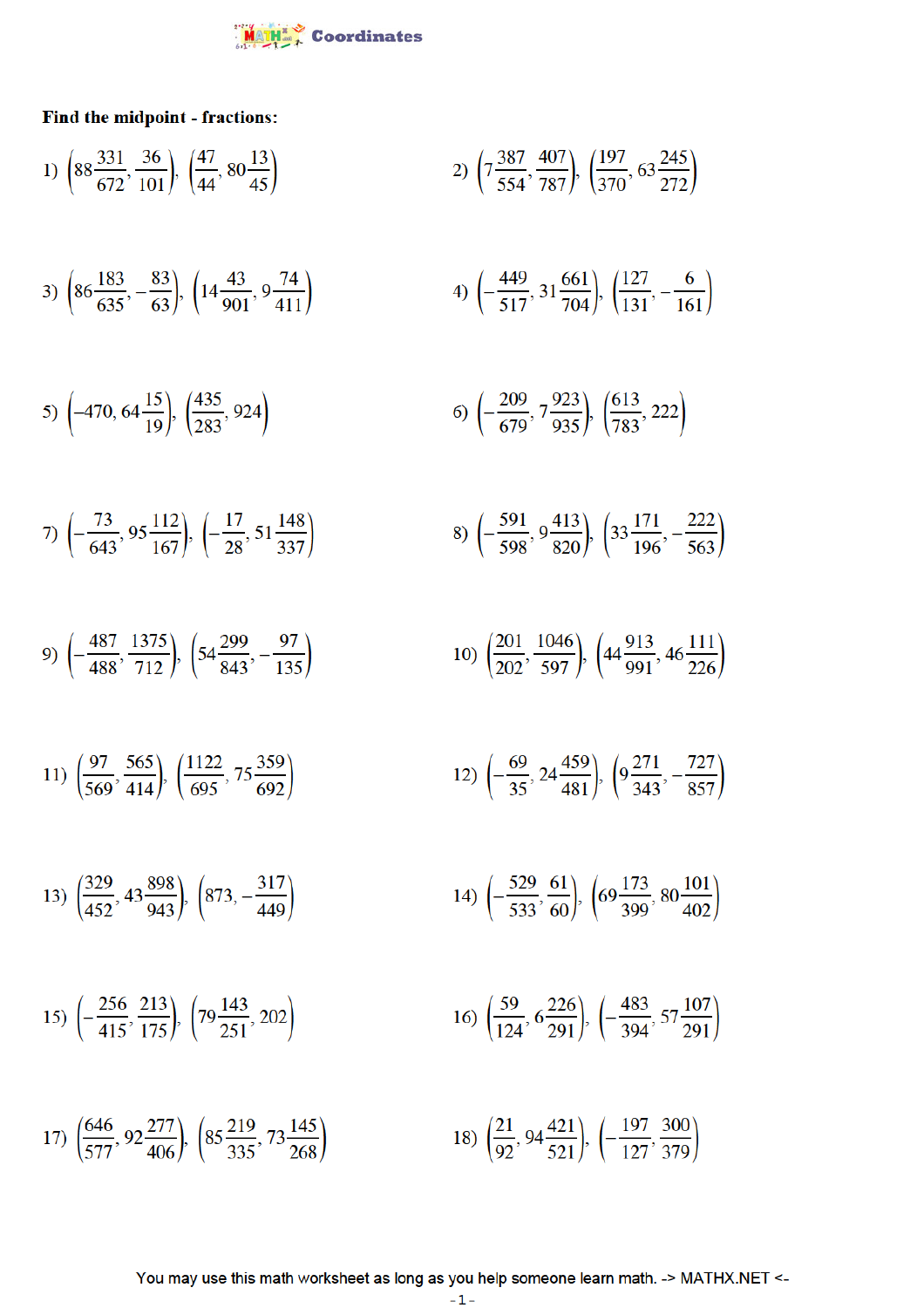19) 
$$
\left(82\frac{178}{541}, 2\frac{124}{359}\right), \left(93\frac{716}{989}, -\frac{351}{586}\right)
$$
   
20)  $\left(56\frac{413}{423}, 46\frac{74}{87}\right), \left(47\frac{359}{404}, \frac{136}{243}\right)$ 

$$
21)\left(6\frac{327}{386}, -\frac{55}{38}\right), \ (-487, 852) \qquad \qquad 22)\left(25\frac{295}{504}, -\frac{71}{413}\right), \ \left(-1, 82\frac{43}{110}\right)
$$

$$
23)\left(84\frac{155}{467}, -\frac{746}{869}\right), \left(56\frac{290}{911}, -\frac{92}{87}\right) \qquad 24)\left(2\frac{53}{350}, 28\frac{34}{165}\right), \left(-\frac{47}{74}, \frac{13}{24}\right)
$$

$$
25)\left(34\frac{168}{431}, 58\frac{26}{125}\right), \left(60\frac{16}{73}, 87\frac{527}{746}\right) \qquad 26)\left(9\frac{173}{313}, 75\frac{301}{852}\right), \left(3\frac{274}{567}, 39\frac{257}{591}\right)
$$

27) 
$$
\left(98\frac{127}{394}, -\frac{266}{153}\right), \left(-\frac{719}{377}, -\frac{92}{75}\right)
$$
   
28)  $\left(76\frac{121}{475}, -\frac{491}{547}\right), \left(-\frac{47}{30}, -24\right)$ 

29) 
$$
\left(49\frac{181}{357}, 61\frac{67}{178}\right), \left(-\frac{5}{4}, -819\frac{79}{622}\right)
$$
 30)  $\left(4\frac{240}{439}, 66\frac{214}{363}\right), \left(66\frac{147}{509}, \frac{49}{37}\right)$ 

You may use this math worksheet as long as you help someone learn math. -> MATHX.NET <-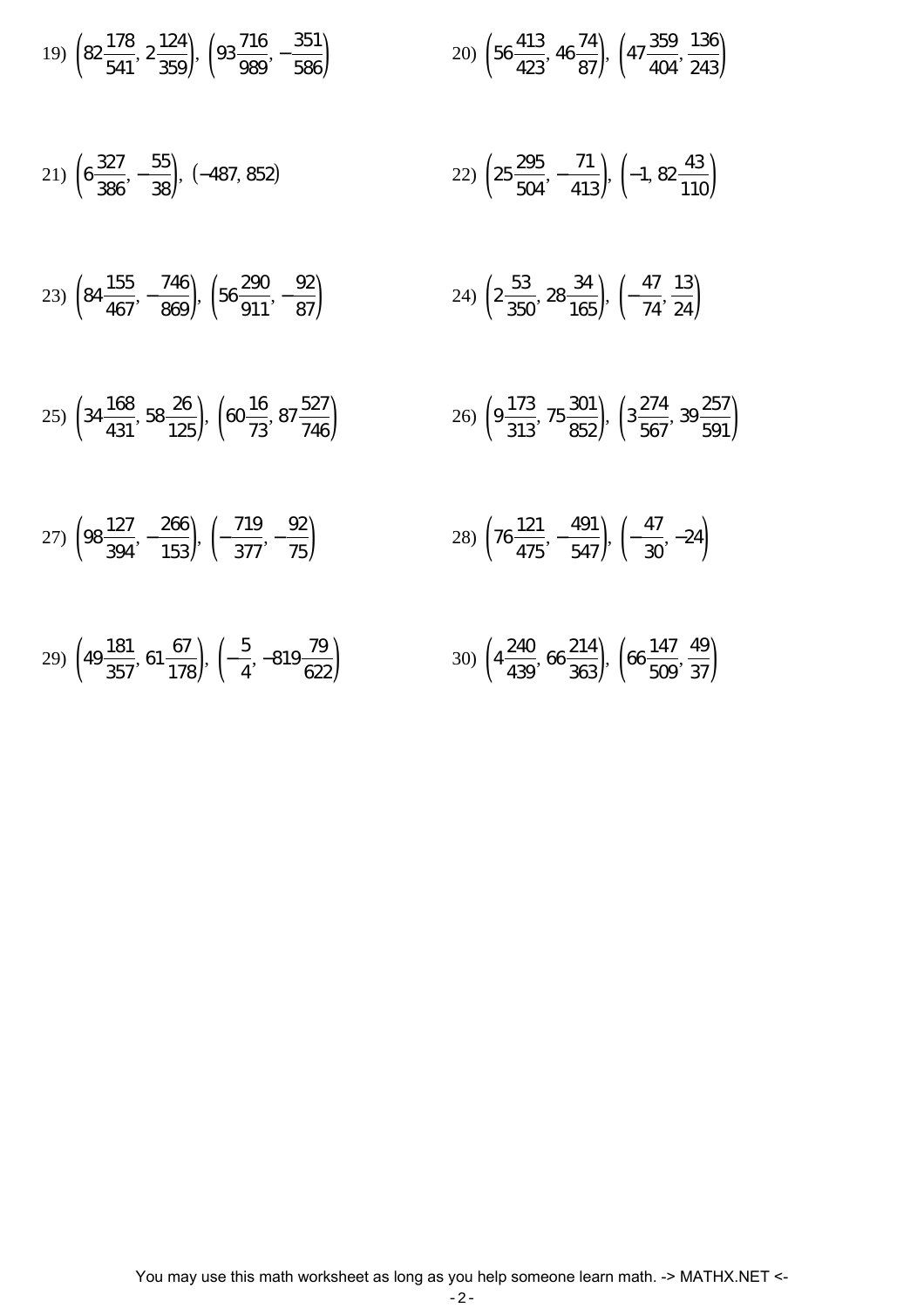## Find the midpoint - fractions:

1) 
$$
\left(88\frac{331}{672}, \frac{36}{101}\right), \left(\frac{47}{44}, 80\frac{13}{45}\right)
$$
  
\n $\left(44\frac{11537}{14784}, 40\frac{2933}{9090}\right)$   
\n3)  $\left(86\frac{183}{635}, -\frac{83}{63}\right), \left(14\frac{43}{901}, 9\frac{74}{411}\right)$   
\n $\left(50\frac{96094}{572135}, 3\frac{8038}{8631}\right)$   
\n5)  $\left(-470, 64\frac{15}{19}\right), \left(\frac{435}{283}, 924\right)$   
\n $\left(-234\frac{131}{566}, 494\frac{15}{38}\right)$   
\n7)  $\left(-\frac{73}{643}, 95\frac{112}{167}\right), \left(-\frac{17}{28}, 51\frac{148}{337}\right)$   
\n $\left(-\frac{12975}{36008}, 73\frac{31230}{56279}\right)$   
\n9)  $\left(-\frac{487}{488}, \frac{1375}{712}\right), \left(54\frac{299}{843}, -\frac{97}{135}\right)$   
\n $\left(26\frac{558139}{822768}, \frac{116561}{192240}\right)$   
\n11)  $\left(\frac{97}{569}, \frac{565}{414}\right), \left(\frac{1122}{695}, 75\frac{359}{692}\right)$   
\n $\left(\frac{705833}{790910}, 38\frac{126559}{286488}\right)$   
\n13)  $\left(\frac{329}{452}, 43\frac{898}{943}\right), \left(873, -\frac{317}{449}\right)$   
\n $\left(436\frac{781}{904}, 21\frac{263839}{423407}\right)$   
\n15)  $\left(-\frac{256$ 

2) 
$$
\left(7\frac{387}{554}, \frac{407}{787}\right), \left(\frac{197}{370}, 63\frac{245}{272}\right)
$$
  
\n $\left(4\frac{11837}{102490}, 32\frac{89455}{428128}\right)$   
\n4)  $\left(-\frac{449}{517}, 31\frac{661}{704}\right), \left(\frac{127}{131}, -\frac{6}{161}\right)$   
\n $\left(\frac{3420}{67727}, 15\frac{215541}{226688}\right)$   
\n6)  $\left(-\frac{209}{679}, 7\frac{923}{935}\right), \left(\frac{613}{783}, 222\right)$   
\n $\left(\frac{126290}{531657}, 114\frac{929}{935}\right)$   
\n8)  $\left(-\frac{591}{598}, 9\frac{413}{820}\right), \left(33\frac{171}{196}, -\frac{222}{563}\right)$   
\n10)  $\left(\frac{201}{202}, \frac{1046}{597}\right), \left(44\frac{913}{991}, 46\frac{111}{226}\right)$   
\n $\left(22\frac{383617}{400364}, 24\frac{32819}{269844}\right)$   
\n12)  $\left(-\frac{69}{35}, 24\frac{459}{481}\right), \left(9\frac{271}{343}, -\frac{727}{857}\right)$   
\n $\left(3\frac{3119}{3430}, 12\frac{21838}{412217}\right)$   
\n14)  $\left(-\frac{529}{533}, \frac{61}{60}\right), \left(69\frac{173}{399}, 80\frac{101}{402}\right)$   
\n $\left(34\frac{93805}{425334}, 40\frac{1699}{2680}\right)$   
\n16)  $\left(\frac{59}{124}, 6\frac{226}{291$ 

$$
\cdot 1\cdot
$$